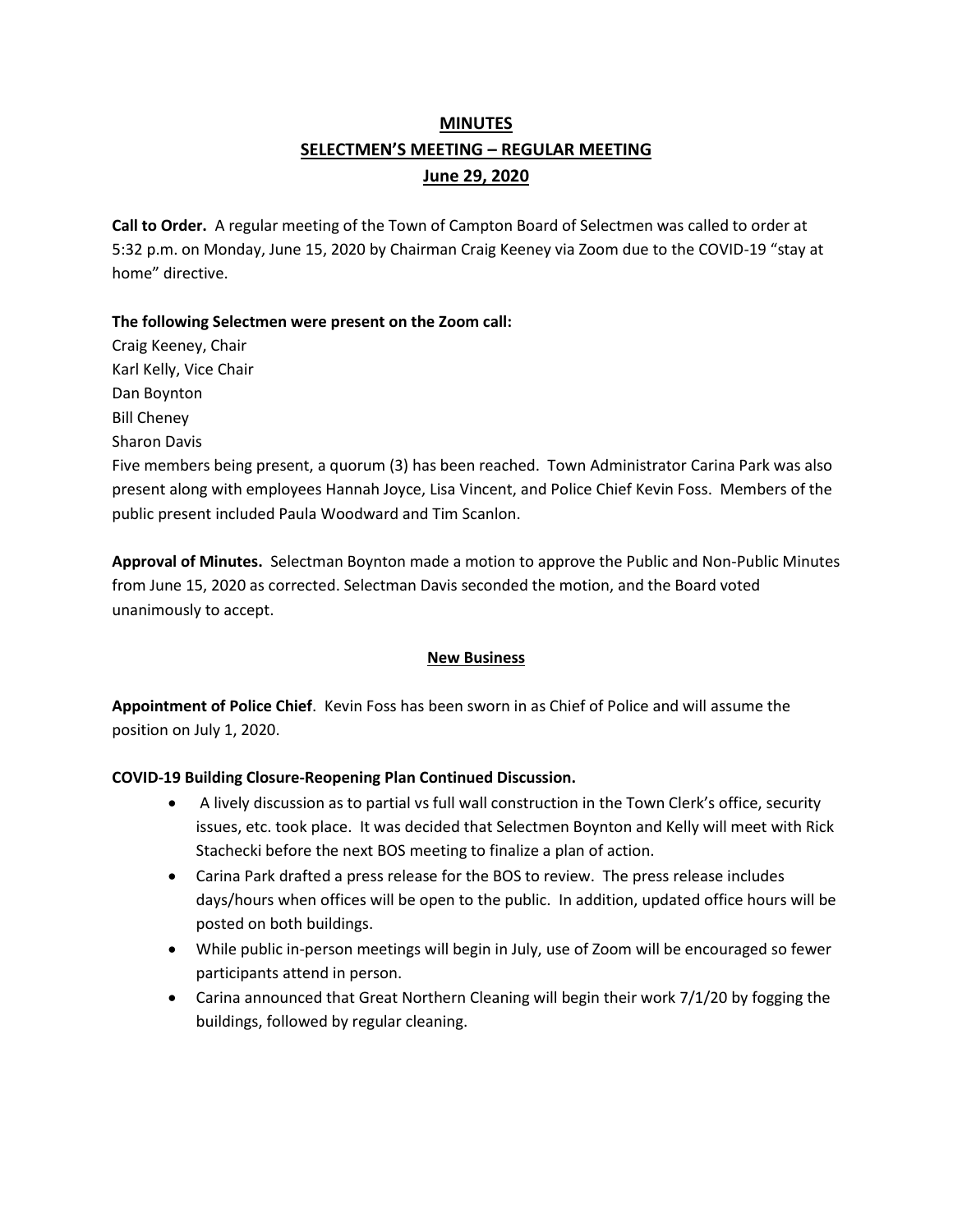### **Municipal Building Projects Update.**

- Selectman Kelly stated that he and Rick Stachecki will meet to begin the Fire Station lean-to construction. In addition, Selectman Kelly stated that he will resume working on the generator and drop-box projects for the Town Clerk's office. Selectmen Kelly and Boynton will work together on a door buzzer for the Town Clerk's office that can be integrated with the current phone system.
- It is anticipated that payment for some of these projects will be provided by COVID fundsotherwise, Durgin Building funds.
- Building stairs leading to the attic area in the Municipal Building will be reconsidered as storage is available above the vault without load consideration.
- Chairman Keeney will inspect the Blair Cemetery gazebo for structural soundness. If reconstruction is warranted, he will reach out to Mount Prospect Academy to see if they would be interested in this project.
- Selectman Boynton updated the BOS on the Veterans' Memorial project. Final quotes for stone are being obtained now with hope of installation in the Spring.

### **Old Business**

**Hawkers/Peddlers Permit Application.** After a lengthy discussion between BOS, Tim Scanlon, and Chief of Police Foss, the BOS agreed 4-1 that the BOS would allow Mr. Scanlon to remain in his present location for one month from today. During that time, Mr. Scanlon is to find a new location to park his food truck.

### **Committee Updates**

**Policy Committee.** Selectmen Davis and Boynton recently reviewed the "Meals & Breaks" policy and submitted a revision for review. Selectman Boynton made a motion to accept the revision and Selectman Davis seconded. The BOS voted unanimously to adopt the revised policy. Carina Park will distribute to department heads.

**Roads Committee.** Selectmen Cheney and Kelly have been in communication with Butch Bain about obtaining gravel but have not received an update. The BOS agree that a local stockpile is necessary so trucks do not have to be dispatched to Rumney when gravel is needed. Selectman Cheney said that he will reach out to Bruce Davis as to when the calcium chloride for dust suppression will be available.

### **Correspondence**

Carina Park stated that she had spoken with the owner of Dam Brewhouse about their request to expand outdoor seating. They are looking to make the seating around the pond permanent. The BOS feel that there are numerous concerns including safety, lighting, noise, and commercial business located within a residential area. When asked by the Board, Chief of Police Foss stated that he also has safety